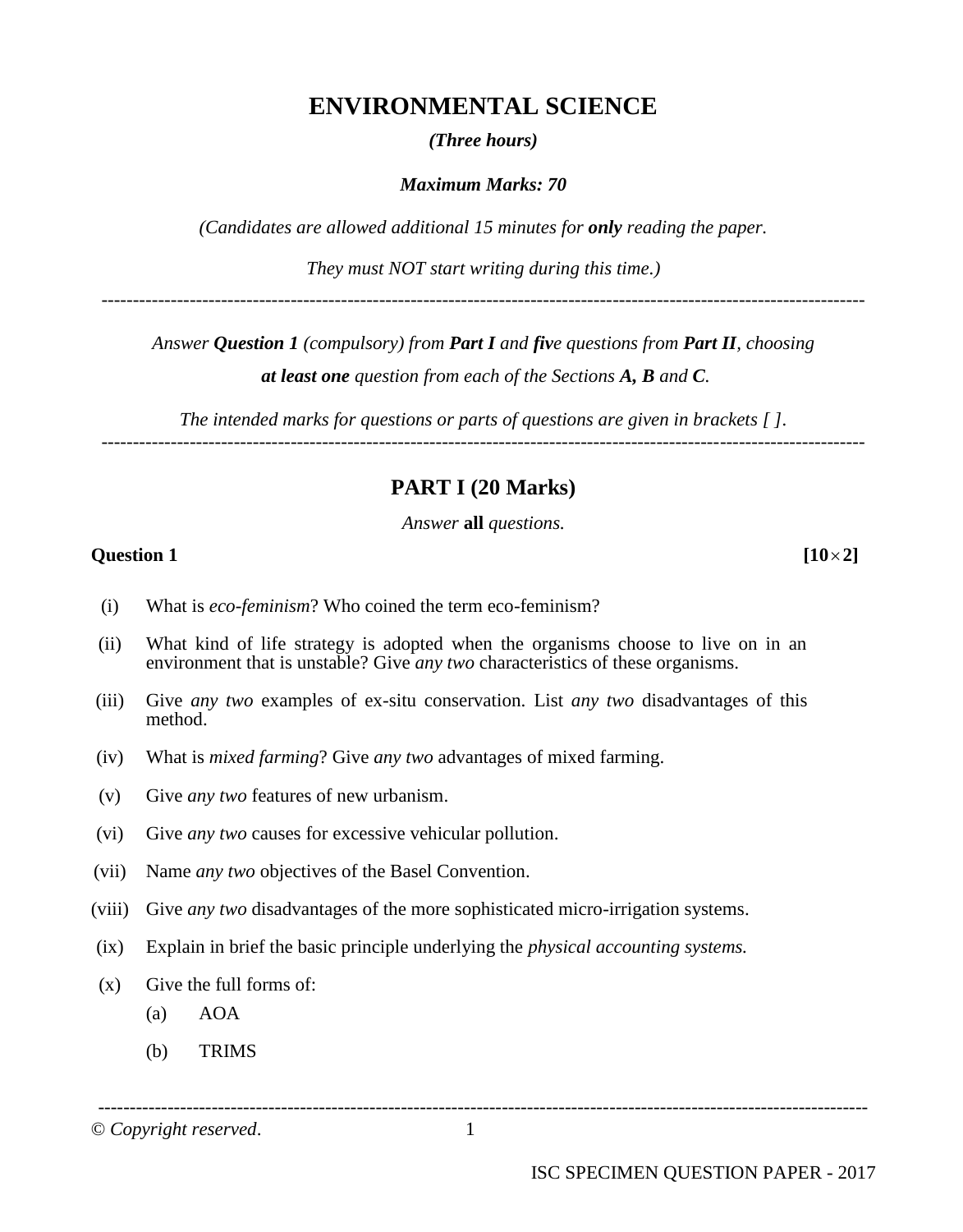# **PART II (50 Marks)**

*Answer five questions in all, choosing at least one question from each of the Sections A, B, and C.*

**SECTION A**

### **Question 2**

| (a) | State Malthus' Theory of Population. Explain the two ways by which the population is<br>kept under check. Give two reasons why Malthus' Theory has been criticized. | [6] |
|-----|---------------------------------------------------------------------------------------------------------------------------------------------------------------------|-----|
| (b) | Discuss how empowerment of women affects population growth.                                                                                                         | [4] |

## **Question 3**

| (a) | Write a short note on WWF.                                                            | 6   |
|-----|---------------------------------------------------------------------------------------|-----|
| (b) | Discuss <i>any two</i> achievements and <i>any</i> two failures of the Project Tiger. | [4] |

### **Question 4**

- (a) What is sustainable development? Where was the term first used? Explain *any three* basic **[6]** principles of sustainable development.
- (b) What is meant by *demographic transition*? Explain the first three stages of demographic **[4]** transition.

# **SECTION B**

### **Question 5**

| (a) | What are the <i>three</i> basic principles of Green Revolution? Discuss <i>any three</i> problems [6]<br>arising from Green Revolution. |      |
|-----|-----------------------------------------------------------------------------------------------------------------------------------------|------|
| (b) | Discuss <i>any four</i> features of the Food Security Law 2013.                                                                         | 14 I |

## **Question 6**

| (a) | Discuss <i>any six</i> ways in which migration affects rural and urban areas. | <b>[6]</b> |
|-----|-------------------------------------------------------------------------------|------------|
| (b) | Explain how Curitiba is different from most other cities in the world.        | [4]        |

© *Copyright reserved*. 2

--------------------------------------------------------------------------------------------------------------------------